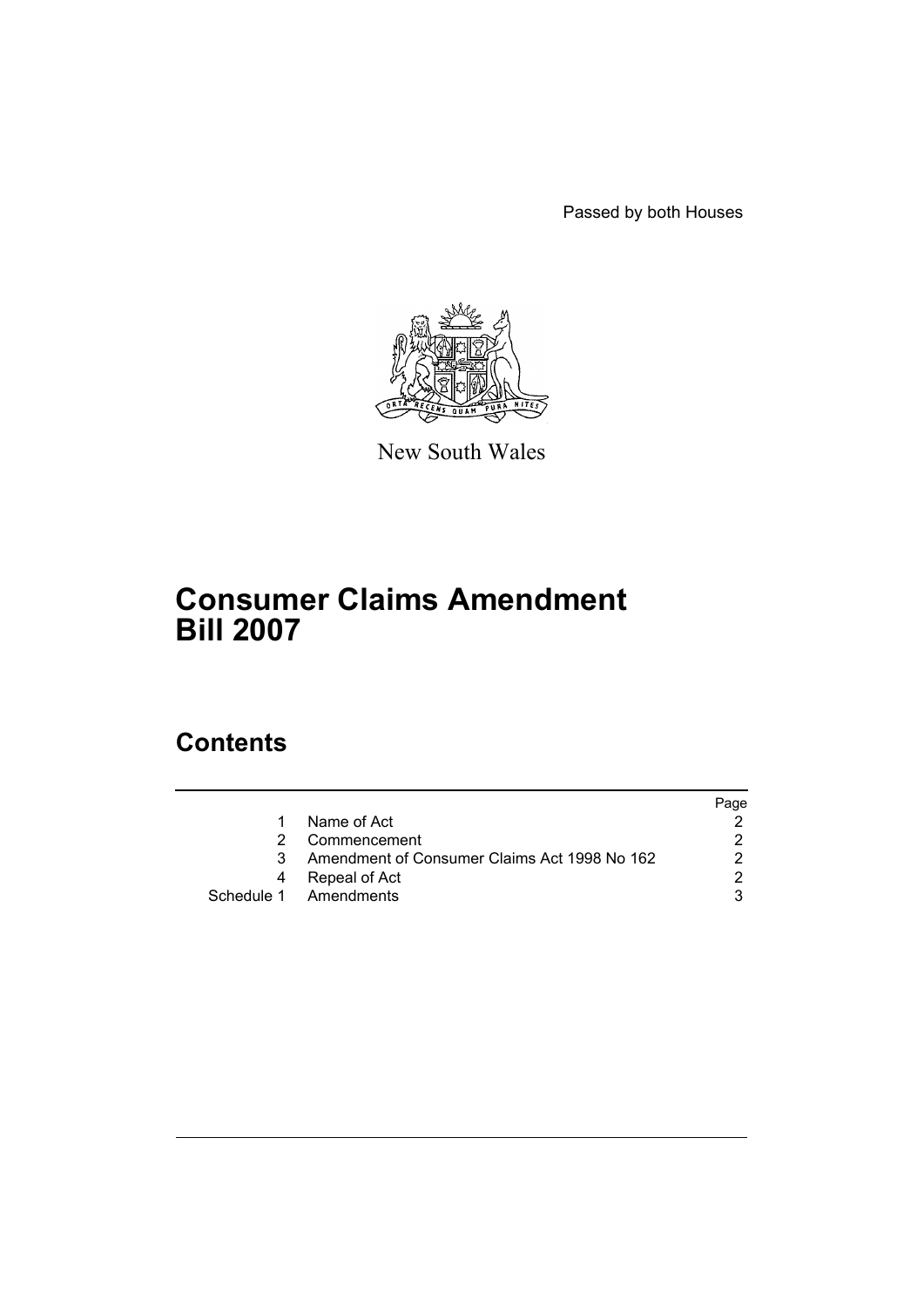*I certify that this public bill, which originated in the Legislative Assembly, has finally passed the Legislative Council and the Legislative Assembly of New South Wales.*

> *Clerk of the Legislative Assembly. Legislative Assembly, Sydney, , 2007*



New South Wales

# **Consumer Claims Amendment Bill 2007**

Act No , 2007

An Act to amend the *Consumer Claims Act 1998* to make further provision with respect to the jurisdiction and powers of the Consumer, Trader and Tenancy Tribunal relating to consumer claims.

*I have examined this bill and find it to correspond in all respects with the bill as finally passed by both Houses.*

*Assistant Speaker of the Legislative Assembly.*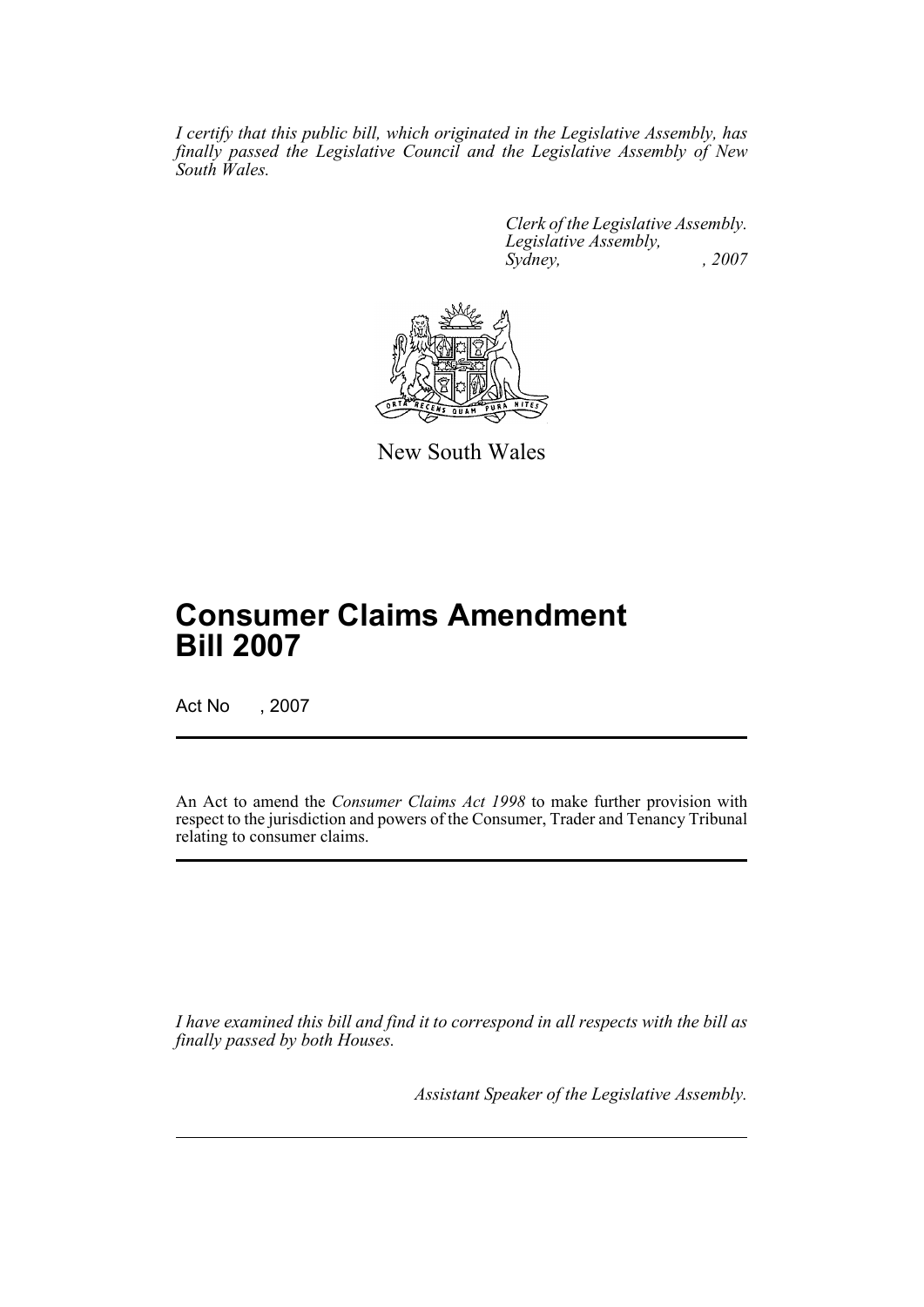# <span id="page-2-0"></span>**The Legislature of New South Wales enacts:**

# **1 Name of Act**

This Act is the *Consumer Claims Amendment Act 2007*.

# <span id="page-2-1"></span>**2 Commencement**

This Act commences on a day or days to be appointed by proclamation.

# <span id="page-2-2"></span>**3 Amendment of Consumer Claims Act 1998 No 162**

The *Consumer Claims Act 1998* is amended as set out in Schedule 1.

# <span id="page-2-3"></span>**4 Repeal of Act**

- (1) This Act is repealed on the day following the day on which all of the provisions of this Act have commenced.
- (2) The repeal of this Act does not, because of the operation of section 30 of the *Interpretation Act 1987*, affect any amendment made by this Act.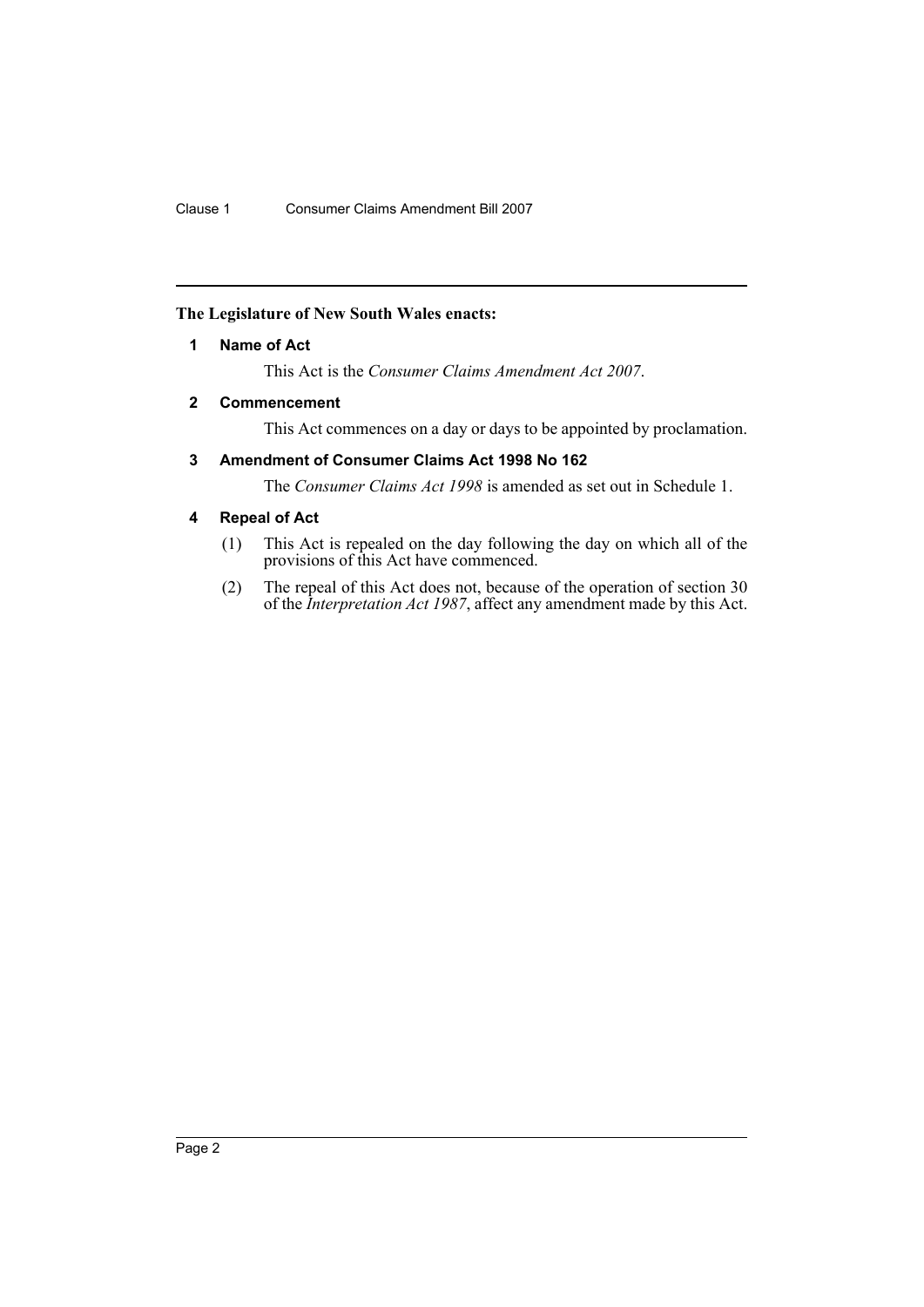Amendments **Schedule 1** and the set of the set of the set of the set of the set of the set of the set of the set of the set of the set of the set of the set of the set of the set of the set of the set of the set of the set

# <span id="page-3-0"></span>**Schedule 1 Amendments**

(Section 3)

# **[1] Section 2A**

Insert after section 2:

# **2A Objects of Act**

The objects of this Act are as follows:

- (a) to provide remedies to consumers concerning the supply of goods and services,
- (b) to simplify and improve dispute resolution for parties involved in consumer disputes.

# **[2] Section 3 Definitions**

Omit the definition of *consumer claim* from section 3 (1). Insert instead: *consumer claim*—see section 3A.

# **[3] Section 3A**

Insert after section 3:

# **3A Meaning of "consumer claim"**

- (1) For the purposes of this Act, a *consumer claim* is:
	- (a) a claim by a consumer for the payment of a specified sum of money, or
	- (b) a claim by a consumer for the supply of specified services, or
	- (c) a claim by a consumer for relief from payment of a specified sum of money, or
	- (d) a claim by a consumer for the delivery, return or replacement of specified goods or goods of a specified description, or
	- (e) a claim by a consumer for a combination of two or more of the remedies referred to in paragraphs  $(a)$ – $(d)$ ,

that arises from a supply of goods or services by a supplier to the consumer, whether under a contract or not, or that arises under a contract that is collateral to a contract for the supply of goods or services.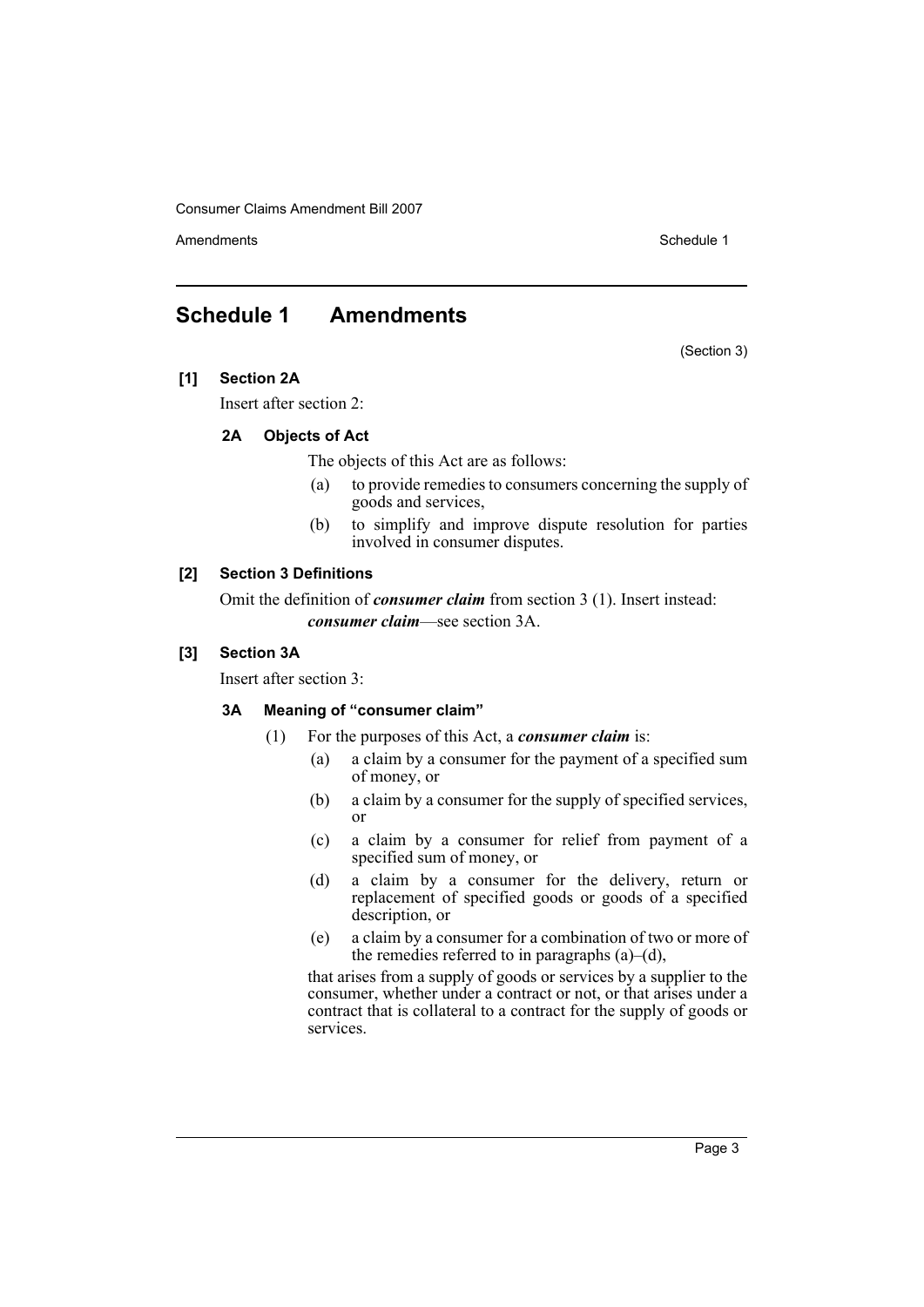Schedule 1 Amendments

(2) For the avoidance of doubt, a reference in this Act to a consumer claim includes a reference to a claim by a consumer against a supplier (for example, a manufacturer or wholesaler) who is not the direct supplier of goods or services to the consumer if the claim arises from or in connection with the supply of those goods or services by the direct supplier to the consumer.

#### **[4] Section 7 Jurisdiction in respect of consumer claims**

Insert "**General**" as the heading to section 7 (1).

### **[5] Section 7 (2)–(4A)**

Omit section 7 (2)–(4). Insert instead:

(2) **Supply or agreement made, or supply intended to be made, in New South Wales**

The Tribunal has jurisdiction to hear and determine a consumer claim only if:

- (a) the goods or services to which the claim relates were supplied in New South Wales, or
- (b) a contract or other agreement to which the claim relates contemplated that the goods or services would be supplied in New South Wales (whether or not they were so supplied), or
- (c) a contract or other agreement to which the claim relates was made in New South Wales (whether or not the goods or services were supplied in New South Wales).
- (3) The Tribunal has such jurisdiction whether or not:
	- (a) a contract or other agreement to which the claim relates confers jurisdiction on any other court or tribunal (whether in New South Wales or elsewhere), or
	- (b) the rules of private international law require a law other than the law of New South Wales to be applied to the hearing or determination of the claim.

# (4) **Limitation periods**

The Tribunal does not have jurisdiction to hear and determine a consumer claim if any of the following apply:

(a) the cause of action giving rise to the claim first accrued more than 3 years before the date on which the claim is lodged,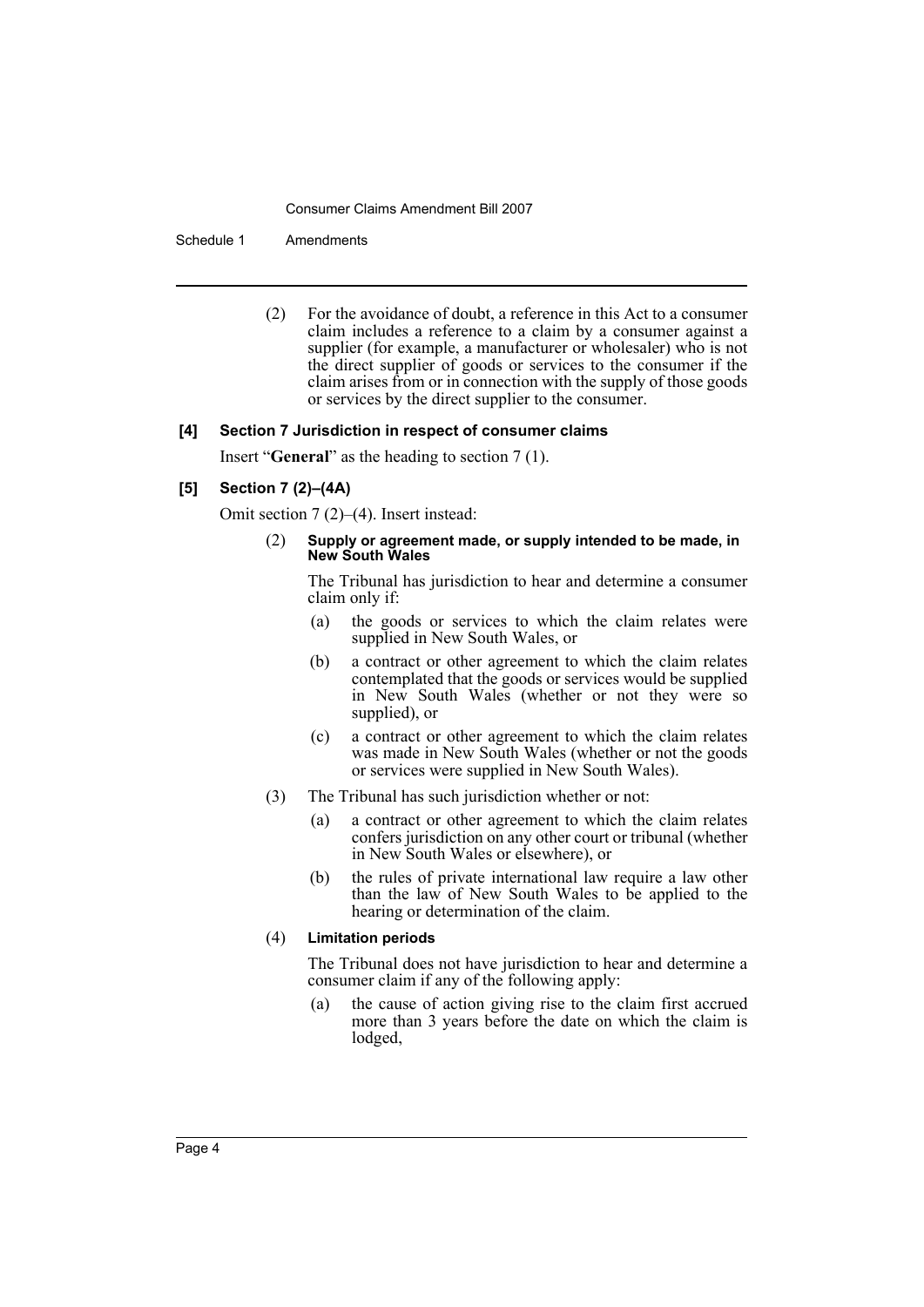Amendments **Amendments** Schedule 1

- (b) the goods or services to which the claim relates were supplied (or, if made in instalments, were last supplied) to the claimant more than 10 years before the date on which the claim is lodged.
- (4A) Nothing in this section affects any period of limitation under the *Limitation Act 1969*.

#### **[6] Section 7 (5), heading**

Insert "**Claim relating to solicitor's or barrister's costs**" as the heading to section  $7(5)$ .

# **[7] Section 8 Tribunal orders**

Insert after section  $8(1)(g)$ :

- (h) an order that requires:
	- (i) a respondent to refund all or part of the purchase price of specified goods that are in the possession or under the control of the claimant, and
	- (ii) the claimant to return all or part of those goods to the respondent,

whether the property in the goods has passed or not.

# **[8] Section 8 (2A)**

Insert after section 8 (2):

- (2A) Without limiting subsection (1) or (2), in determining a consumer claim in which there is more than one respondent, the Tribunal may make such one or more of the following orders as it considers appropriate:
	- (a) an order that requires a respondent to pay to another respondent a specified amount of money,
	- (b) an order that requires a respondent to supply to another respondent specified services other than work,
	- (c) an order that requires a respondent to deliver to another respondent goods of a specified description,
	- (d) an order that requires a respondent (*the first respondent*) to return to another respondent specified goods that are in the possession or under the control of the first respondent, whether the property in the goods has passed or not.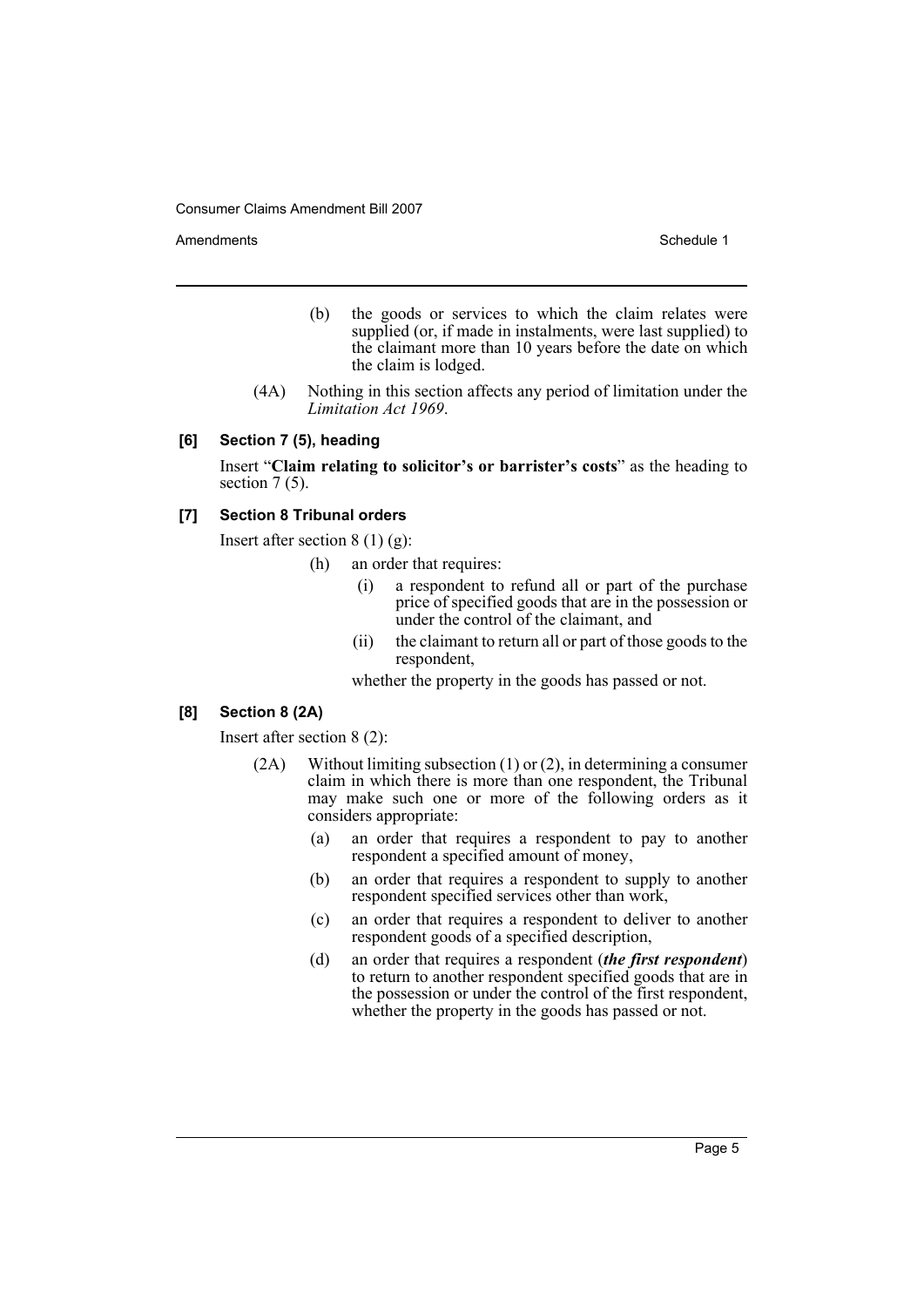Schedule 1 Amendments

# **[9] Section 8 (4) and (5)**

Insert after section 8 (3):

- (4) The Tribunal may not make any of the orders referred to in this section unless the claimant's case has been presented to the Tribunal (whether or not in person) following the making of the relevant application under section 6.
- (5) Nothing in subsection (4) prevents the Tribunal from dismissing or adjourning proceedings under section 28 (5) of the *Consumer, Trader and Tenancy Tribunal Act 2001*.

#### **[10] Section 14 Limitation on Tribunal's jurisdiction to make orders**

Omit "in favour of the respondent to the claim or, where there are two or more respondents to the claim, in favour of those respondents" from section 14 (2). Insert instead "referred to in section 8 (2)".

### **[11] Section 14 (2A)**

Insert after section 14 (2):

- (2A) The Tribunal has no jurisdiction to make in respect of a particular consumer claim an order or orders referred to in section 8 (2A) if the total of:
	- (a) the amount or amounts (if any) of money to be paid, and
	- (b) the value or values (if any) of the services to be supplied, and
	- (c) the value or values of goods (if any) to be delivered,

under or by virtue of the order or orders would exceed the amount prescribed by the regulations in respect of claims of that class or description.

#### **[12] Section 14 (3)**

Omit "Subsections (1) and (2)". Insert instead "Subsections (1), (2) and (2A)".

# **[13] Schedule 1 Savings and transitional provisions**

Omit clause 1 (1) of Schedule 1. Insert instead:

(1) The regulations may contain provisions of a savings or transitional nature consequent on the enactment of the following Acts:

this Act

the *Consumer Claims Amendment Act 2007*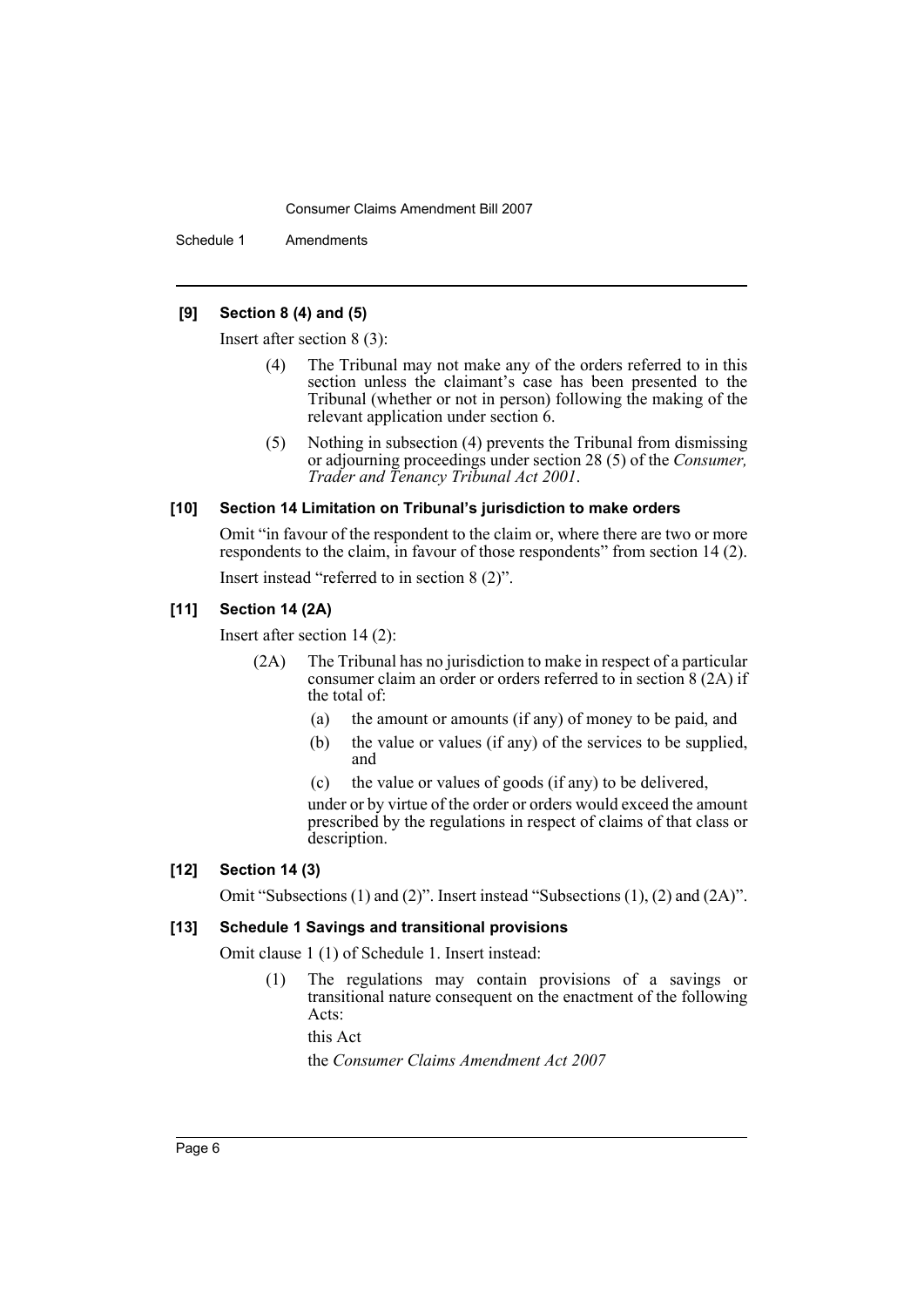Amendments **Schedule 1** and the set of the set of the set of the set of the set of the set of the set of the set of the set of the set of the set of the set of the set of the set of the set of the set of the set of the set

### **[14] Schedule 1, clause 1 (2)**

Omit "this Act". Insert instead "the Act concerned".

#### **[15] Schedule 1, Part 3**

Insert after Part 2:

# **Part 3 Provisions consequent on enactment of Consumer Claims Amendment Act 2007**

### **9 Definition**

In this Part: *amending Act* means the *Consumer Claims Amendment Act 2007*.

## **10 Meaning of "consumer claim"**

Section 3A, as inserted by the amending Act, extends to a consumer claim arising before the commencement of that section, but not so as to affect any determination of the Tribunal before that commencement.

### **11 Jurisdiction—supply or contract made, or supply intended to be made, in New South Wales**

Section 7 (2) and (3), as substituted by the amending Act, extend to a consumer claim arising before the substitution of those subsections, but not so as to affect any determination of the Tribunal before that substitution.

# **12 Jurisdiction—limitation periods**

Section  $7(2)$ –(4), as in force immediately before the commencement of Schedule 1 [5] to the amending Act, continue to apply in respect of a consumer claim arising before the commencement of that item.